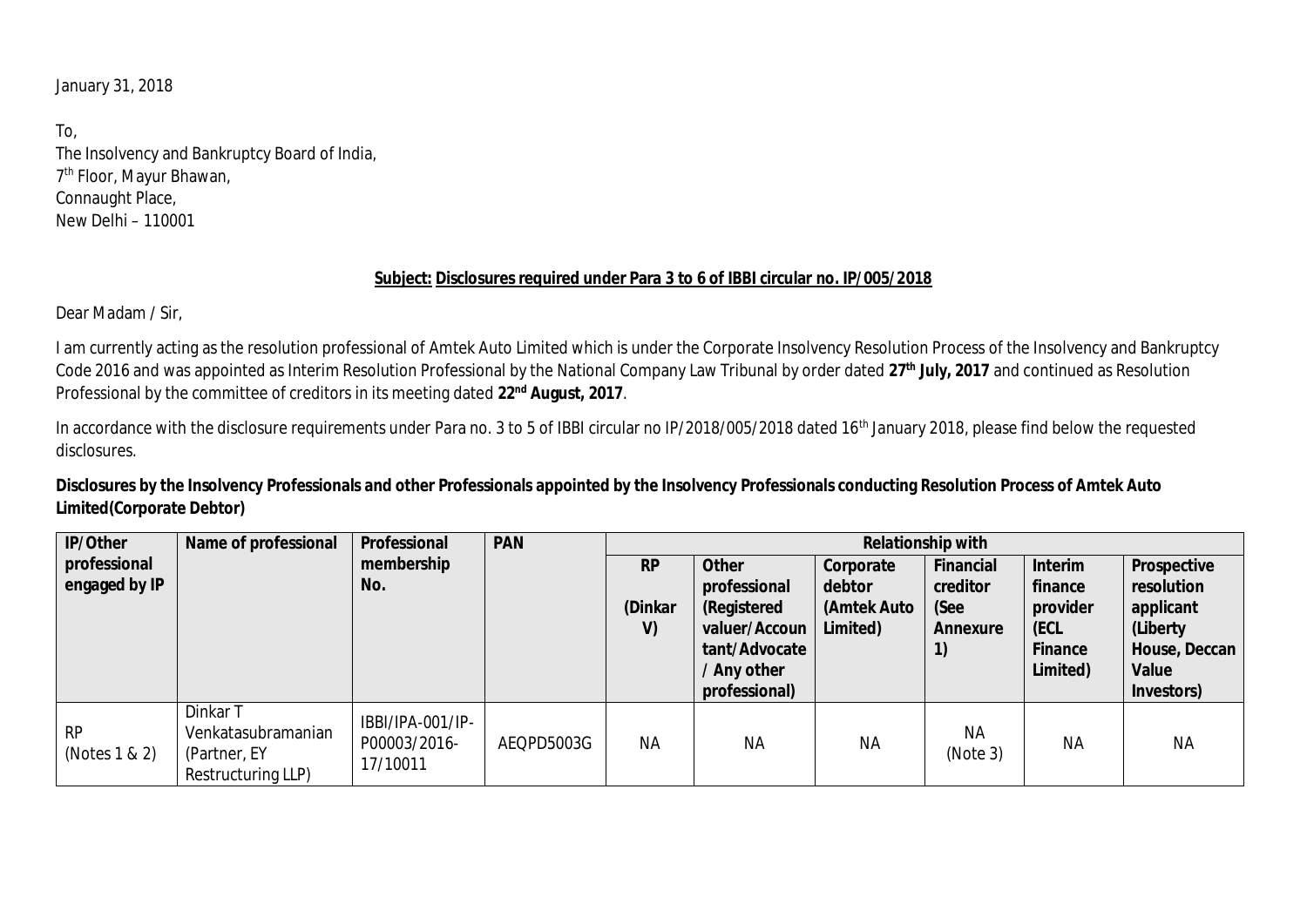| IP/Other             | Name of professional                         | Professional    | PAN        | Relationship with |                                |             |           |                     |                        |
|----------------------|----------------------------------------------|-----------------|------------|-------------------|--------------------------------|-------------|-----------|---------------------|------------------------|
| professional         |                                              | membership      |            | <b>RP</b>         | Other                          | Corporate   | Financial | Interim             | Prospective            |
| engaged by IP        |                                              | No.             |            |                   | professional                   | debtor      | creditor  | finance             | resolution             |
|                      |                                              |                 |            | (Dinkar           | (Registered                    | (Amtek Auto | (See      | provider            | applicant              |
|                      |                                              |                 |            | V)                | valuer/Accoun<br>tant/Advocate | Limited)    | Annexure  | (ECL                | (Liberty               |
|                      |                                              |                 |            |                   | / Any other                    |             | 1)        | Finance<br>Limited) | House, Deccan<br>Value |
|                      |                                              |                 |            |                   | professional)                  |             |           |                     | Investors)             |
|                      | <b>RBSA Valuation</b>                        | IOV: 23779/LLP  |            |                   |                                |             |           |                     |                        |
| Registered           | <b>Advisors LLP</b>                          | Identity number | AALFR9139C | <b>NA</b>         | <b>NA</b>                      | <b>NA</b>   | D         | <b>NA</b>           | <b>NA</b>              |
| Valuer               | (represented by                              | AAA -0842       |            |                   |                                |             | (Note 4)  |                     |                        |
|                      | Manish Kaneria)                              |                 |            |                   |                                |             |           |                     |                        |
| Registered<br>Valuer | <b>BDO India LLP</b>                         | AAB-7880        | AANFB3386M | <b>NA</b>         | <b>NA</b>                      | <b>NA</b>   | <b>NA</b> | <b>NA</b>           | <b>NA</b>              |
|                      | Kesar Dass B &                               |                 |            |                   |                                |             |           |                     |                        |
|                      | Associates                                   |                 |            |                   |                                |             | Α         |                     |                        |
| Legal Advisor        | (represented by                              | D473A/1989      | AACFK5221D | <b>NA</b>         | <b>NA</b>                      | <b>NA</b>   | (Note 5)  | <b>NA</b>           | <b>NA</b>              |
|                      | Sumant Batra)                                |                 |            |                   |                                |             |           |                     |                        |
| Process              | <b>Grant Thornton</b>                        |                 |            |                   | <b>NA</b>                      |             | <b>NA</b> |                     |                        |
| Advisor              | <b>Advisory Private</b>                      | <b>NA</b>       | AABCG8341G | <b>NA</b>         |                                | <b>NA</b>   | (Note 6)  | <b>NA</b>           | <b>NA</b>              |
|                      | Limited                                      |                 |            |                   |                                |             |           |                     |                        |
| Process              | IDBI Capital Markets &                       |                 |            |                   | <b>NA</b>                      |             | B         |                     |                        |
| Advisor              | Securities Limited<br>(represented by Girish | <b>NA</b>       | AAACI1268F | <b>NA</b>         |                                | <b>NA</b>   | (Note 7)  | <b>NA</b>           | <b>NA</b>              |
|                      | Deshpande)                                   |                 |            |                   |                                |             |           |                     |                        |
| Process              |                                              |                 |            |                   | <b>NA</b>                      |             | A, B      |                     |                        |
| Advisor              | <b>SBI Capital Markets</b>                   | <b>NA</b>       | <b>NA</b>  | <b>NA</b>         |                                | <b>NA</b>   | (Note 8)  | <b>NA</b>           | <b>NA</b>              |

In accordance with the requirements under Para no. 7 of the IBBI circular no IP/2018/005/2018 dated 16th January 2018, I would like to confirm that 'other professionals' (please see list attached) engaged by me have been appointed on an arm's length basis.

Notes:

1. Mr. Dinkar T. Venkatasubramanian is a full time partner with EY Restructuring LLP who is supporting the RP in rendering his services.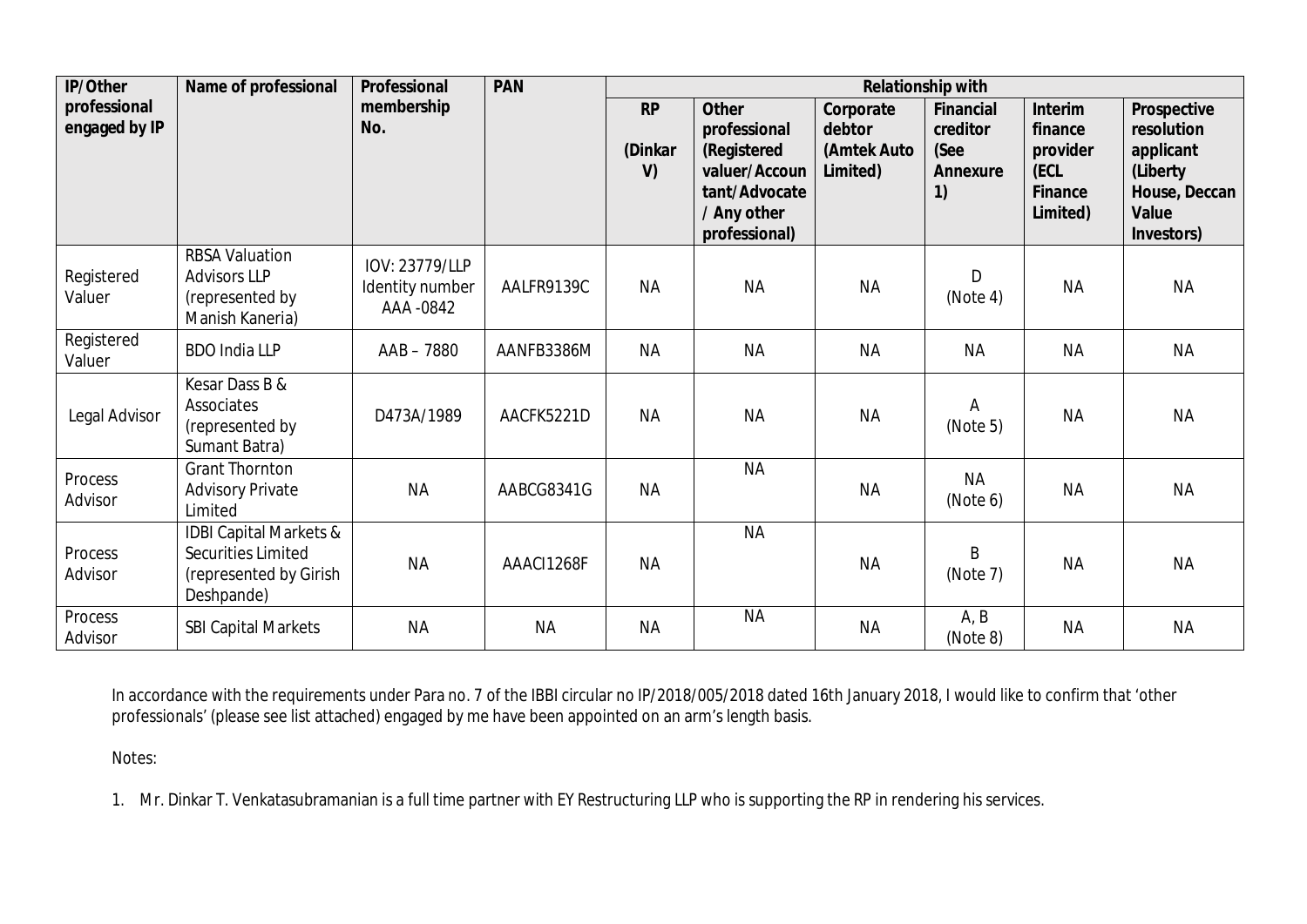- 2. With respect to disclosure in respect of 'C' or 'D' category, we understand that this is applicable only to individuals (IRP/ RP) and, therefore, is not applicable to the firms that are advisors to the IRP/ RP.
- 3. With respect to disclosure relating to shareholding' in Financial Creditors held by the Partners of EY Restructuring LLP and their relatives, we are unable to provide complete disclosure at this stage and the same will be provided in due course. However, we can confirm that no one holds any material shareholding (more than 1%) in any financial creditor.
- 4. Mr Manish Kaneria, Partner of RBSA Valuation Advisors LLP is a minority shareholder in some of the Financial Creditors. The partners of the firm along with the family members are holding some minority equity shares or derivative position as part of their personal & family investments.
- 5. Kesar Dass B & Associates have derived more than 5% of their gross revenues from State Bank of India, IDBI Bank and Edelweiss Group during the past financial year while rendering professional services.
- 6. Certain personnel of Grant Thornton Advisory Private Limited have non-material relationships with particular creditors, or similar. None of those personnel are taking part in or concerned with this engagement.
- 7. IDBI Capital Markets & Securities Limited is a wholly owned subsidiary of IDBI Bank Limited.
- 8. SBI Capital Markets Limited is a wholly owned subsidiary of State Bank of India and has derived more than 5% of its gross revenue from the Bank.
- 9. Please refer to Annexure for breakdown of financial creditors with respect to Amtek Auto Limited.

Thanking you

**For Amtek Auto Limited**

**Dinkar T. Venkatasubramanian**

**Resolution Professional**

(Amtek Auto Limited is under Corporate Insolvency Resolution Process of the Insolvency and Bankruptcy Code 2016 vide NCLT order dated 24 July 2017)

Lotus Tower, 2nd Floor, Community Centre, New Friends Colony, New Delhi -110025, India

Email id for correspondence: ip.amtek@in.ey.com

Dinkar T. Venkatasubramanian has been granted a certificate of registration to act as an Insolvency Professional by the Insolvency & Bankruptcy Board of India, his registration number is IBBI/IPA-001/IP-P00003/2016-17/10011. The affairs, business and property of Amtek Auto Limited (AAL) are being managed by Dinkar T. Venkatasubramanian,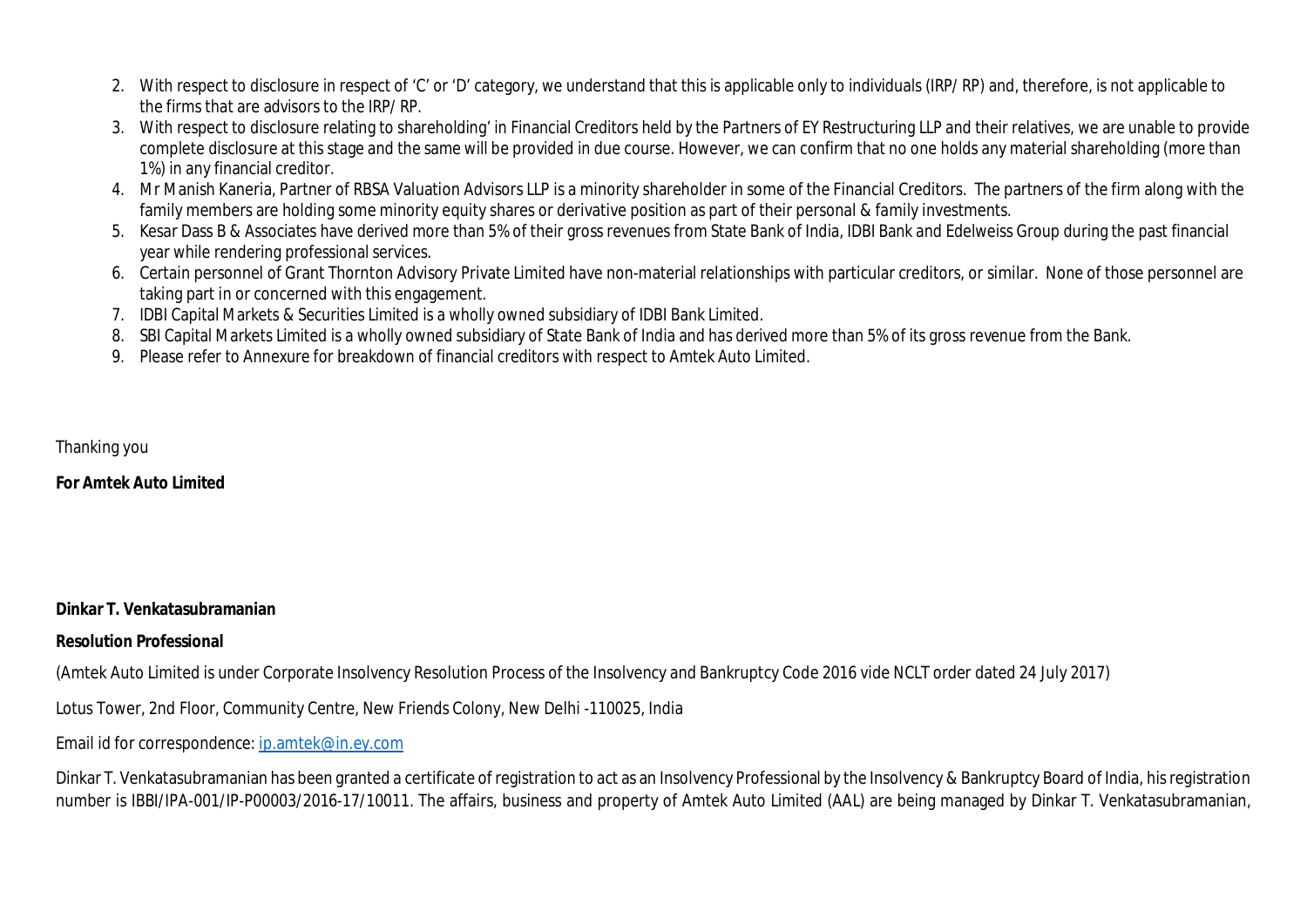appointed as Interim Resolution Professional by the National Company Law Tribunal by order dated 27 July 2017 and continued as Resolution Professional by the Committee of Creditors in its meeting held on 22 August 2017 under provisions of the code. He acts as an agent of AAL only and without personal liability.

**IP Registration details are as under:**

IP Registration no. IBBI/IPA-001/IP-P00003/2016-17/10011

EY Restructuring LLP, Golf View Corporate Tower B, Sector 42, Gurugram, Haryana, 122002

## Annexure 1: Financial Creditors

- 1. IDBI Bank
- 2. State Bank of India
- 3. Life Insurance Corporation of India
- 4. Corporation Bank
- 5. Andhra Bank
- 6. Canara Bank
- 7. Indian Overseas Bank
- 8. Bank of Baroda
- 9. IFCI Limited
- 10. Standard Chartered Bank (UK)
- 11. Standard Chartered Bank (India)
- 12. Deutsche Bank AG
- 13. India Opportunities III Pte Limited
- 14. Bank of Maharashtra
- 15. ACRE-24-Trust\*
- 16. Allahabad bank
- 17. K.G Finvest Private Ltd.
- 18. Union Bank of India
- 19. Edelweiss Asset Reconstruction Company Limited
- 20. Bank of India
- 21. Oriental Bank of Commerce
- 22. Export-Import Bank of India
- 23. United Bank of India
- 24. General Insurance Corporation of India
- 25. Syndicate Bank
- 26. ICICI Bank Ltd
- 27. Central Bank of India
- 28. Citibank
- 29. Indian Bank
- 30. Dena bank
- 31. Punjab National Bank (International) Limited
- 32. ACRE-29-Trust\*
- 33. UCO Bank
- 34. Karnataka Bank
- 35. National Insurance Company Limited
- 36. Axis Bank Limited
- 37. CTBC Bank Co. Ltd.
- 38. Nuclear Power Corporation of India Limited Employees Provident Fund Scheme
- 39. The Karur Vysya Bank Limited
- 40. Vijaya Bank
- 41. Alchemist Asset Reconstruction Company Limited
- 42. Board of Trustees, MSRTC Contributory Provident Fund
- 43. The Federal Bank Limited
- 44. Oriental Bank of Commerce (EMP) Pension Fund Trust
- 45. Anu Garg
- 46. Sanjiv Kumar
- 47. LIC Mutual Fund
- 48. Jharkhand Gramin Bank
- 49. Vijaya Bank Employees Pension Fund
- 50. Lakshmi Vilas Bank Limited
- 51. Board of Trustees, MSRTC Gratuity Fund
- 52. Prathama Bank
- 53. Goodwill Capital Services Pvt Ltd
- 54. APSRTC Employees Provident Fund
- 55. CD Equifinance Pvt Ltd
- 56. ECGC Ltd
- 57. GACL Employees Provident Fund Trust
- 58. NPS Trust AC LIC Pension Fund SG Scheme 1
- 59. NPS Trustees- A/c LIC Pension Fund Scheme 1
- 60. Honda of the UK Manufacturing Limited
- 61. BTL EPC Ltd.
- 62. Provident Fund of Reliance Infrastructure Ltd.
- 63. Ashok Leyland Senior Executives' Provident Fund
- 64. Karnataka Vikas Grameena bank
- 65. Bolani Ores Mines Provident Fund
- 66. ICB Ltd Employees Provident Fund
- 67. Board of Trustees, Mecon Employees Provident Fund
- 68. Karnataka State Financial Corporation EPF Trust